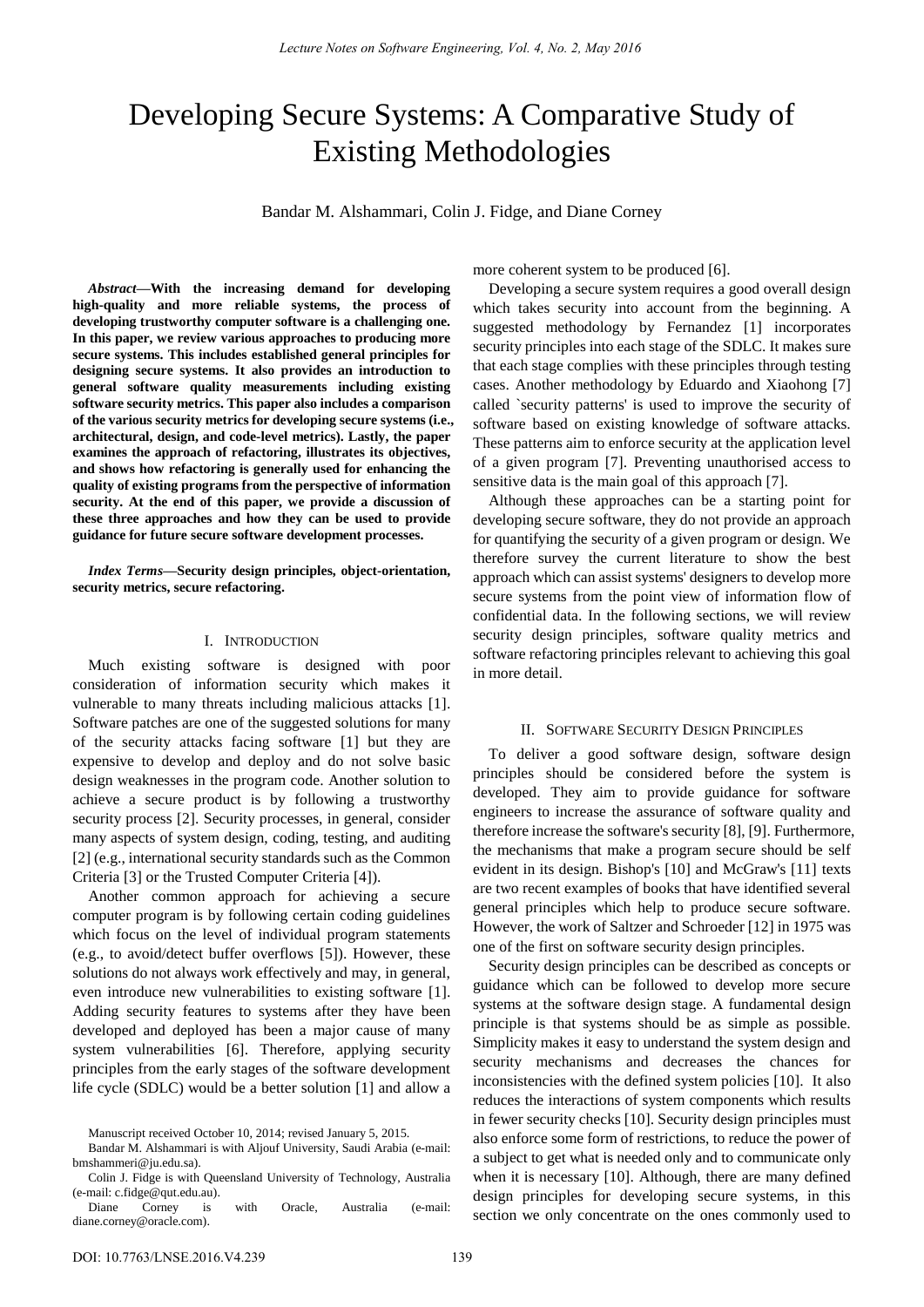achieve such goal.

## *A. Principle of Secure the Weakest Link*

It is obvious that hackers will look for parts of the system which seem to be weak and are easy to break [11]. Therefore, this principle says that the weakest parts of the system are the ones which should be secured intensively. It is known that the system's weakest parts are often those which rely on human intervention by, for instance, administrators, users, and technical support staff [11]. From real examples a small mail server would be more likely to be a favourable target to many hackers to hack than a bank mail server (but also of less value).

One way to secure those parts is to consider applying cryptography [11]. This would not make those parts 100% safe, but cryptography can be structured so as to require huge computational effort and knowledge to defeat [11]. Cryptography aims to minimise the 'security perimeter' [8], which minimises what needs to be verified secure [8]. This leads to fewer security-critical functions which mean less exposure to threat. Memory corruption vulnerabilities can be described as a weak link of many software systems which, according to this principle, needs some extra protection. Buffer overflow is the most common such vulnerability and is considered to be "the single biggest software security threat" [11], [13].

Buffer overflow occurs when data is copied to a place in memory that is bigger than the reserved size [13]. Its threat arises from the fact that such a bug can have an effect on the system's data integrity [13]. Common examples of buffer overflows are stack overflows and heap overflows. It has been described as a design problem which occurs mostly when certain codes or functions are used [11]. It is more likely to be seen in languages such as C and C++ but is hardly seen in modern languages such as Java which provide bounds checks on arrays and pointer references [11].

Avoiding buffer overflows seems to be easy in theory but has proven hard in practice. One of the best ways to avoid such a threat is to avoid certain vulnerable functions and replace them with others that do the same job. In "Building Secure Software" Viega and McGraw [11] list most of the functions found to cause buffer overflows and the alternative functions which avoid it. Functions such as gets, strcpy, and strca, can be replaced with gets(buf,size,stdin), strncp, and strncat respectively [11].

# *B. Principle of Least Privilege*

Bishop defines this principle as "a subject should be given only those privileges that it needs in order to complete its task" [10]. This principle not only relates to computer security but also to other security disciplines such as military security. An important principle in the military is declared as "the need to know" [12]. Bishop adds to this principle by stating that a subject should have only append rights when it needs to only append to the information already contained in an object [10].

This principle can be described as "programs and users should run with the least privilege to complete their job" [12]. The main advantage of adhering of this is that it can limit damage from implementation errors or attacks [12]. Another advantage is to minimize the interactions among privileged programs [12]. It is claimed that designing protection systems this way will help to identify where privileges and transitions should go and also where firewalls should be placed [12].

In real world systems, this principle rarely covers all the different aspects and features of the system. It is usually applied partially which means the risk of being exposed to threats still exists [10]. An example can be seen in the Windows and UNIX operating systems which do not apply access controls to the root user who is able to create, delete, read, and write any files. Consequently, a higher risk of compromising data and records exists [10].

Another principle similar to this is one defined as the principle of least authority (POLA). It suggests that objects having access to a certain component might not have that right for other components [14]. A capability based protection system is used to accomplish this by reducing the authority of objects [14].

# *C. Principle of Fail Safe Defaults*

Bishop defines this principle as "unless a subject is given explicit access to an object, it should be denied access to that object" [10]. Saltzer stated [12] that this principle was suggested by E. Glaser in 1965 so that access decisions are based on permission rather than on exclusion [12]. It also means that the default situation is lack of access and the protection mechanism scheme should identify conditions under which access is permitted [12]. Moreover, the reverse, in which the default situation is full access, is risky since it would be much harder to find errors and mistakes with a system that does not exclude users' rights [12]. However, designers using this principle should always follow a conservative design which is based on arguments for why objects should be accessible rather than why they should not be [12].

Moreover, Bishop adds that to be in a more secure environment, the subject should undo any changes it has made in the system security state before it terminates when it fails to complete its task [10]. For instance, the protection of a spool directory should be classified in two parts; one is to give create and write privileges to the mail server, and the other is to give only read and delete privilege to the local server [10]. However, if a mail server has failed to create a new folder in the spool directory then it should roll up its activities, and should not be allowed to extend its rights or place the new folder somewhere else in the directory. If such an action exists in the system then a hacker could take advantage of it either by overwriting other records or filling up other disks [10].

#### *D. Principle of Economy of Mechanism*

Bishop defines this principle as "security mechanisms should be as simple as possible" [10]. This principle is important during the software design process due to the fact that unnecessary information or control flow paths could result from an overly complex design [12]. To make the design simple, known components of good quality should be reused in the system whenever possible [11]. To solve the problem of existing components of unknown quality, the system should be inspected carefully and there should be some sort of physical examination of hardware parts which implement the protection mechanism [12].

The refactoring approach can be a solution to make the problem of making a design and implementation easier to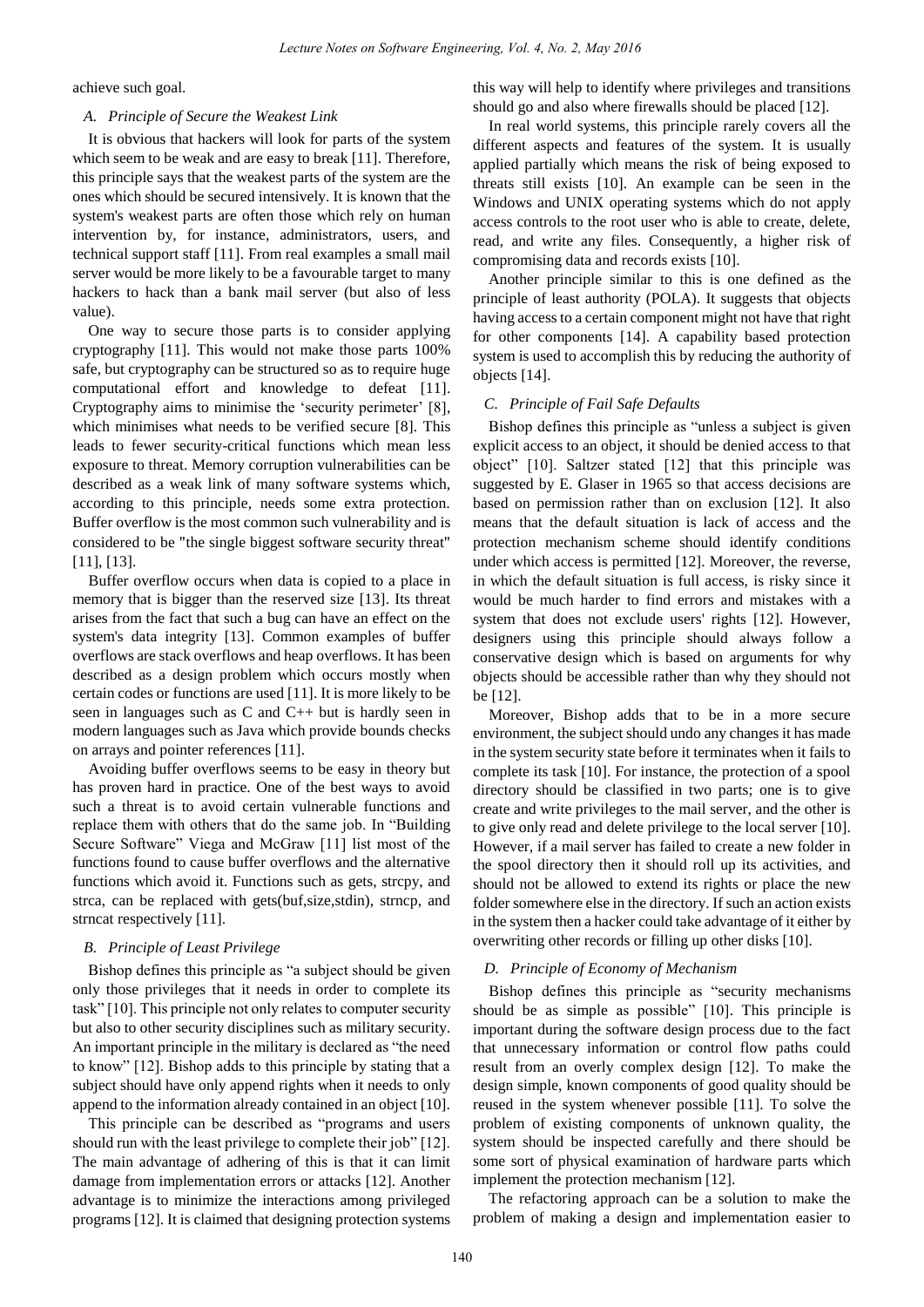prove safe. Refactoring is defined as "a change made to the internal structure of a program to make it easy to understand and cheap to modify without changing its observable behavior" [15]. To improve simplicity while ensuring security, the system should use a small number of "Choke Points" [11]. Those are used to force the users to follow a certain path along which security is improved [11].

## *E. Principle of Least Common Mechanism*

This principle is defined as a "mechanism used to access resources should not be shared" [10]. The principle claims that shared mechanisms provide an unnecessary information on control flow path between users. Such paths should be minimised to better secure the system [10]. However, if there is a mechanism that has to be shared between users then it has to satisfy the concerns of all of its users [12], for instance security concerns. It is also stated that shared functions should be run in users' interfaces rather than as a system procedure [12].

An example of this principle is sharing a website which offers electronic commerce services with all of the users. An attacker having access to such a website will flood it with messages till the website goes down. Customers will not be able to access the website at this stage which is a loss to the business [10].

# *F. Principle of Fail Securely*

Systems failures are not avoidable but security issues related to that failure can be avoided [11]. Some risks only occur when the system fails whereas if a system is normally working then no problems should be faced [11]. However, it is necessary to ensure that if a certain part of a system fails then it should fail securely [11].

Barnum and Gegick have identified several strategies a system should follow after it fails to ensure a secure failure [16]:

- Ensure secure defaults (i.e., deny access).
- Undo all changes and restore to a secure state.
- Always make sure to check values for failure.
- A default case which performs the right thing in a conditional statement.

It is necessary to verify how the system behaves after it fails and make sure that the failure does not harm the system [16]. A possible case is revealing sensitive information after a system fails which helps attackers to establish an attack [16]. Howard and LeBlanc verify that revealing unnecessary information about a system failure could help attackers [2]. The golden rule when failing securely is "to deny by default and allow only once you have verified the conditions to allow" [2]. The following example explains [16] the golden rule stated by Howard and LeBlanc [2].

The code in Fig. 1 shows a conditional statement that gives access to a user depending on the return value of variable dwRet. The code in the bottom half of Figure 1 can work perfectly but a problem will occur if method IsAccessAllowed, which decides whether to give access or not, fails for a reason such as \sloppy "ERROR NOT ENOUGH MEMOR"' [16]. In this case, the user will grant access because result dwRet is not equal to "ERROR ACCESS DENIED" [16]. On the other hand, the first code fragment in Fig. 1 shows that if method IsAccessAllowed fails for any reason, no access would be granted [16].

```
// This can lead to a secure failure
   DWORD dwRet = IsAccessAllowed(...);if (dwRet == NO ERROR)// Secure check OK.
      // Perform task.
   \} else {
      // Security check failed.
      // Inform user that access is denied.
```

```
This Can cause an insecure failure
DWORD dwRet = IsAccessAllowed(...);if (dwRet == ERROR ACCESS DENIED)
   // Security check failed.
   // Inform user that access is denied.
  else {
   // Security check OK.
```


#### *G. Principle of Compartmentalize/Isolation*

This principle's main goal is minimising the amount of damage to a system [11]. To achieve this, it considers two aspects. One is breaking up the system into small sub systems [11]. The second is to isolate program code which has security privileges [11]. This principle, in general, is better than systems that use access control mechanisms that allow all types of access or none [11].

UNIX's privilege model represents a bad example of compartmentalization since it gives users an all or nothing access model [11]. If a UNIX user has root privilege then this user can do anything to the system even if this capability is not needed for the particular job at hand [11]. An example of this privilege model is that it is not possible to be bonded to port 1024 on UNIX systems unless the user has root privilege [11].

Another similar principle is isolation. Isolation has been found useful in hardware security designs since its main goal is to enforce a partial isolation of domains [8]. This means that those isolated domains will interact only with those domains and environments allowed by the security policy [8]. To achieve such isolation, there are four suggested ways: temporally, physically, cryptographically, or logically [8].

## *H. Principle of Reduce the Size of the Attack Surface*

Howard [17] has identified several techniques to reduce the size of the attack surface of a given system. One is to reduce the amount of running code. This can be done by turning off some unnecessary features by deploying the 80/20 rule, which consists of eliminating those features not used by 80 percent of the system's users. Another of these techniques is to reduce access to entry points by untrusted users, which can be achieved by authenticating all users of certain entry points. Another technique is to reduce privileges to limit potential damage, i.e., to reduce the privileges under which certain functionalities and processes execute. Another technique aims to identify threat code/design paths. This is part of the threat modelling process which can be accomplished through UML or DFD diagrams. Tracing these paths is capable of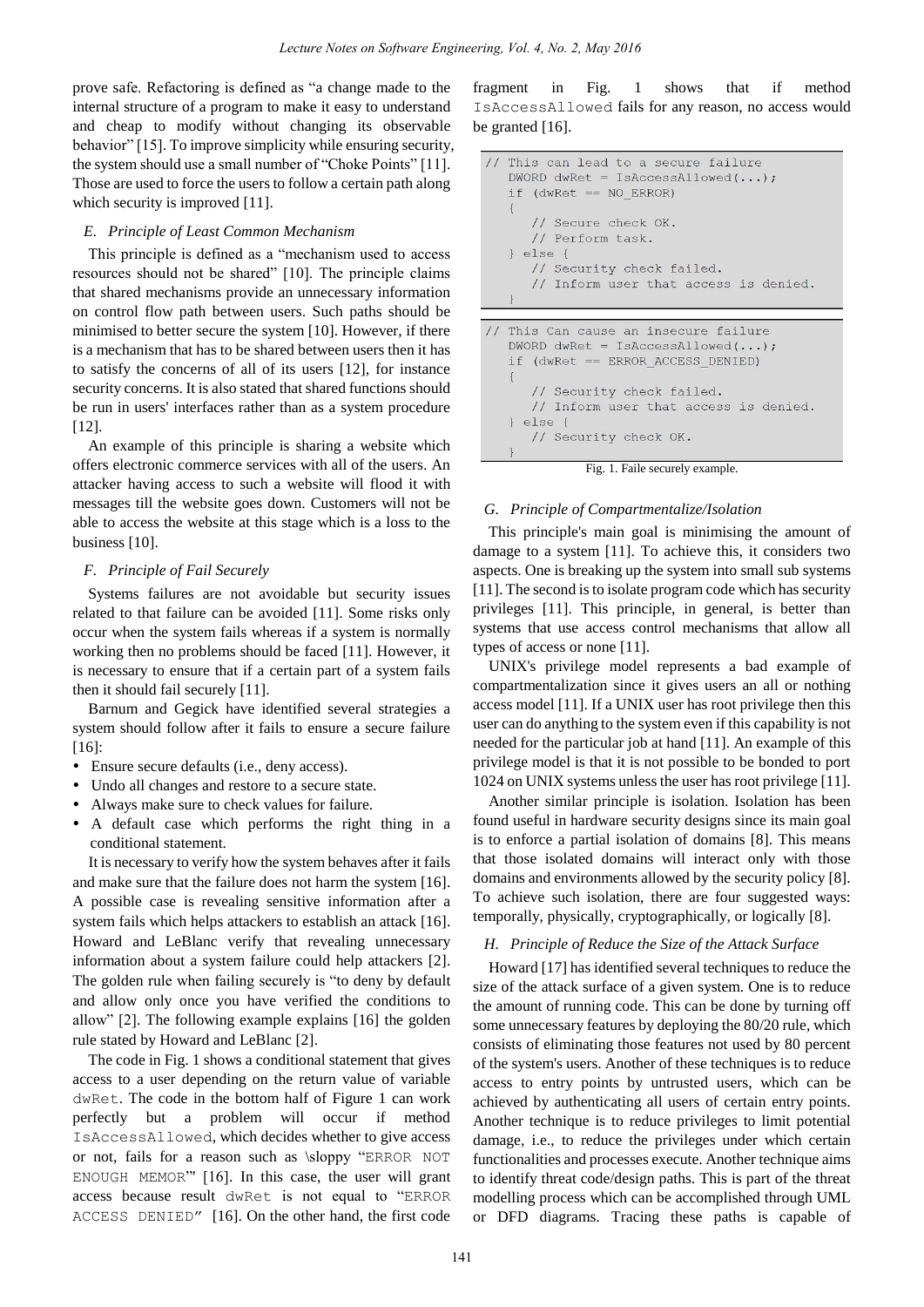identifying the data an attacker can access. The last technique is to measure the attack surface. This should be done each time a system has faced a change to either its environment or its functionalities. If there is an increase in the size of the attack surface, then it is better to identify the reasons behind it and try to reduce the size. The best approach is to define the minimal attack surface early in development, and then measure it regularly during the system development life cycle. Howard [17] has also stated two approaches to measure the attack surface size. One is counting the number of resources that contribute to the attack surface such as functionalities and system channels. However, this is a misleading approach since it assumes that all the resources make the same contribution to the attack surface. The second is using a predefined metric that takes into account the resources contributing to the attack surface. Also, the metric should assess each resource damage potential-effort ratio, as in the approach of Manadhata *et al*. [18]–[20]. This approach calculates the sum of three resources and their damage potential-effort ratio: 1) the system's entry and exit point, 2) the system's channels (those used to connect to the system), and 3) the system's untrusted data items (those items which an entry or exit point has direct access to) [17].

#### III. SOFTWARE QUALITY MEASUREMENTS

Several studies have developed metrics for quantifying software quality attributes of object-oriented applications such as reusability and functionality [21]–[26]. These metrics aim to measure a certain quality attribute or a set of attributes at various stages of a program's development life cycle.

An early study conducted in 1989 by Morris [27] suggested a number of object-oriented metrics. This was followed by Chidamber and Kemerer's work [21], [22] which identified a metrics suite for object-oriented designs, including metrics for weighted methods per class, coupling, cohesion, and others. The influence of these metrics on finding software weaknesses at the design stage of a program was analysed by Subramanyam and Krishnan [28]. A recent work has validated the metrics suite developed by Chidamber and Kemerer on six Java open source programs for a number of object-oriented quality attributes including reusability, understandability, testability and maintainability [29].

Briand *et al*. [30] suggested a modification to the cohesion metric identified by Chidamber *et al*. which considered attributes that are not accessed by any other methods. In a later work, Briand *et al*. [31] defined a unified framework for measuring coupling in object-oriented programs.

Bansiya [32] also identified another approach to measure software cohesion and complexity at the design stage of a program by analysing class's method's signatures. Bansiya and Davis later suggested an approach to improve Dormey's Quality Model for Object-Oriented Design (QMOOD) [33]. This approach aims to measure the quality of various object-oriented design attributes such as reusability, flexibility, and functionality. Even though this approach covers most design quality attributes, it does not consider security as one of these attributes.

Many software quality attributes have been studied and measured, including maintainability, performance, reusability, and reliability [33]. Security, on the other hand, has received relatively little attention. A common approach which is used by many programmers to assess the security level of a given program is based on the identification of pre-existing vulnerabilities [2], [9], [34]–[38]. The National Vulnerability Database of the National Institute of Standards and Technology [39] classifies software vulnerabilities into eight different classes based on the cause of the vulnerability, namely Input Validation Error, Access Validation Error, Exceptional Condition Error Handling, Environmental Error, Race Condition Error, Configuration Error, Design Error and other errors which do not belong to any of the above classification.

Another technique used by Maruyama [35] and Howard and LeBlanc [2] aims to assess the level of security of given program code. This technique classifies code as either secure or not secure. Secure codes are those that do not introduce vulnerabilities to the system and insecure codes are the opposite. However, this technique does not distinguish between programs that are partially secure or partially not. In addition, it does not quantify *how* secure the code is. Therefore, there is still a need to establish a metric-based software security model [40] to assess the level of security for a given program or object-oriented class. Furthermore, most previous security measurements which have been defined either assess security at the abstract system architecture level [18] or at the low level of individual code structures [41]. The following sections briefly describe previous work on software security metrics at various stages of the software development life cycle.

*Architecture Level Security Metrics:* Measuring the security of the system's architecture is an important aspect of identifying the overall security of a given program. One of the studies in this field is by Antonino *et al*. [42] who define an evaluation technique for measuring the security of an existing service-oriented architecture. This evaluation technique is based on two types of metrics: severity and credibility. Severity relates to the value of tagged security artifacts while credibility is the probability of correctly assigning a tag to its relevant system component [42].

Further work in this area was conducted by Liu *et al*. who proposed a model called the "User System Interaction Effect (USIE)" [43]. The USIE model is responsible for providing a systematic approach to identify security defects from the architecture of a service-oriented system [43].

A recent approach for measuring security based on architecture is defined by Manadhata *et al*. [18] which measures security with regard to the attack surface size, as described above. The system's attack surface measurement is an indicator of the risk of attack [20]. It is based on the set of possible resources which an attacker could use to attack the system [20], including methods, data and channels [20]. A method is described by Manadhata *et al*. as a system entity which could send data (exit point) or receive data (entry point) [18]. Data in their approach is any entity which is visible in the current system such as files, cookies and database records [18]. They also define channels as system entities which can be used by an attacker to invoke the system's methods such as

*A. Software Security Metrics*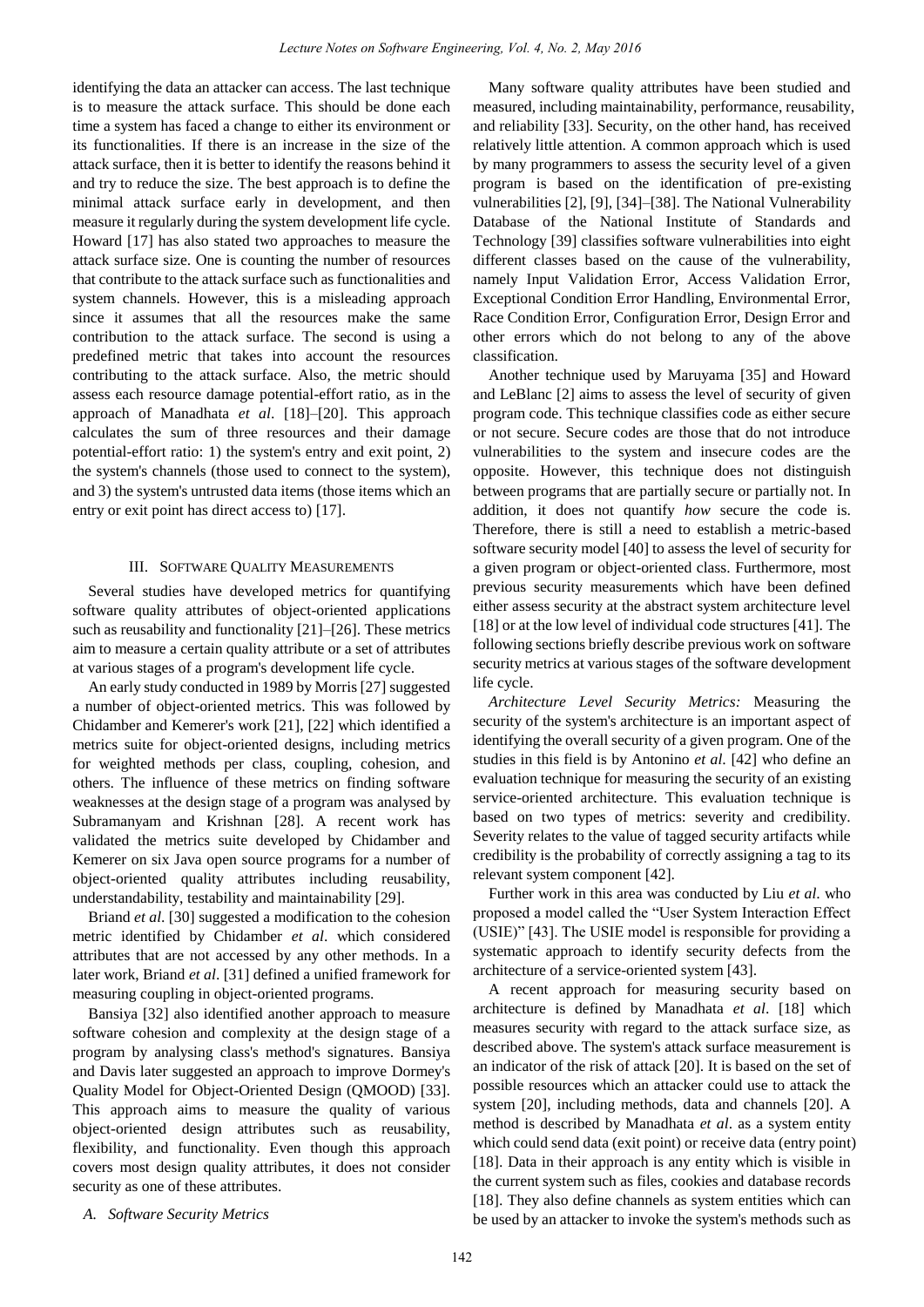sockets and pipes [20]. A smaller attack surface indicates a smaller number of potential attacks, and thus a more secure system. They use this metric to compare the attack surface size of different versions of two IMAP servers and two open source FTP demons [20].

*Design Level Security Metrics:* Measuring security at the design phase, based on typical design artifacts, has not been considered until recently even though such metrics could efficiently eliminate software security vulnerabilities before they reach the final product [44], [45]. Such metrics would also allow software developers to compare the security level of various alternative designs under consideration.

A recent proposed framework by Chandra and Khan [46] aims to provide software developers with systematic guidance for developing and validating security design metrics. The framework is classified into a number of factors including the identification of security requirements, vulnerabilities, metrics, and the validation model [46].

Another work in this field was by Agrawal *et al*. [47] who defined a measurement of object-oriented class vulnerabilities. The measurement aims to count the number of vulnerable classes in a given design [47]. A vulnerable class is the one which has sensitive and confidential data members and methods [47]. In other work Argawal and Khan studied how inheritance can worsen the security of a given object-oriented design by extending vulnerable attributes to other classes [48]. They defined vulnerable attributes as those which provide entry points to confidential data, and their proportion in a design is calculated by dividing the number of vulnerable classes to the total number of classes in a hierarchy [48].

Recent studies conducted by Alshammari *et al*. [49, [50] had defined several security metrics for UML class designs, and described a tool for automatically evaluating such metrics [51]. These metrics aim to assess the potential flow of classified data by measuring the accessibility of such data based on the security design principles of "granting least privilege" [12], [10], and [40] and "reducing the size of the attack surface" [17], [20].

*Code Level Security Metrics:* Developing security metrics at the level of source code is another common approach for quantifying security of a given program. Chowdhury *et al*. [41] defined a number of security metrics that assess the security of a given program based on code inspections. These metrics consist of Stall Ratio, Coupling Corruption Propagation and Critical Element Ratio. They define Stall Ratio as the number of lines of non progressive statements in a loop to the total number of lines in that loop [41]. Coupling Corruption Propagation measures the coupling between methods and their parameters, and is defined as the number of child methods which are invoked with their parent's method parameters [41]. The Critical Element Ratio is the ratio of the critical data elements in a given object to the total number of elements in that object [41]. They demonstrated the applicability of these metrics on two different Eclipse plug-ins, Java Pathfinder (JPF), and JDemo Launch.

Another similar work has been conducted by Aggarwal *et al*. [52], who indicated that unhandled exceptions could cause potential vulnerabilities and thus a less secure program. Their metric is a ratio of the number of handled catch statements to the total number of possible catch statements in a given program [52].

Alves-Foss and Barbosa [53] proposed another code level security metric called the Software Vulnerability Index (SVI). The metric depends on evaluating a number of factors such as system characteristics, potentially neglectful acts and potentially malevolent acts [53]. The metrics are a ratio between zero and one. Higher values of the SVI indicate a higher vulnerability level, and hence a less secure system [53].

A similar method to Alves-Foss and Barbosa's [53] is Alhazemi *et al*'s. [54] code level security metric called Vulnerability Density (VD). This metric aims to predict the number of potential software vulnerabilities in a program by inspecting its code, and is calculated as the ratio of the number of vulnerabilities in a given program to the size of the program [54]. The authors validate their metric on five operating systems consisting of three successive versions of Windows and two versions of Red Hat Linux [54].

Another similar work has been conducted by Alshammari *et al*. [55] which described a number of security metrics for object-oriented programs which are measurable at the level of bytecode instructions. The main objective of this approach is to capture the exact behavior of a Java program in the Java Virtual Machine to give more accurate results. Such metrics will provide developers with a simple way of identifying and fixing security vulnerabilities which might occur from the perspective of information flow of security-critical data.

#### *B. Summary of Previous Security Metrics*

It can be seen that most security metrics assess security at either a very high level (i.e., the abstract system's architecture) or at a fine level of granularity (i.e., with respect to individual program coding constructs). However, the most efficient approach for quantifying overall security of a given object-oriented program is one which defined based on the compositional properties of object-oriented programs (e.g., coupling and cohesion). It also needs to consider data flow analysis principles that trace potential information flow between high- and low-security system variables. Such security metrics need to be capable of measuring overall security of a given object-oriented program based on many of its compositional properties and information flow principles.

## IV. REFACTORING

Refactoring is an important aspect of software evolution since it aims to increase the quality of software [56]. It is defined as "a change made to the internal structure of a program to make it easy to understand and cheap to modify without changing its observable behavior" [15]. There are two main requirements for refactoring that can be seen from this definition. The first is improving the program's quality. The second is ensuring that restructuring the program does not change its functional behaviour. There are two types of refactoring [56]: code refactoring, and design refactoring.

Since refactoring steps may change a program or design's quality, including its security quality, refactoring is highly relevant to security metrics and can provide a way of validating their correctness. "Good" refactoring steps should be detectable by our security metrics.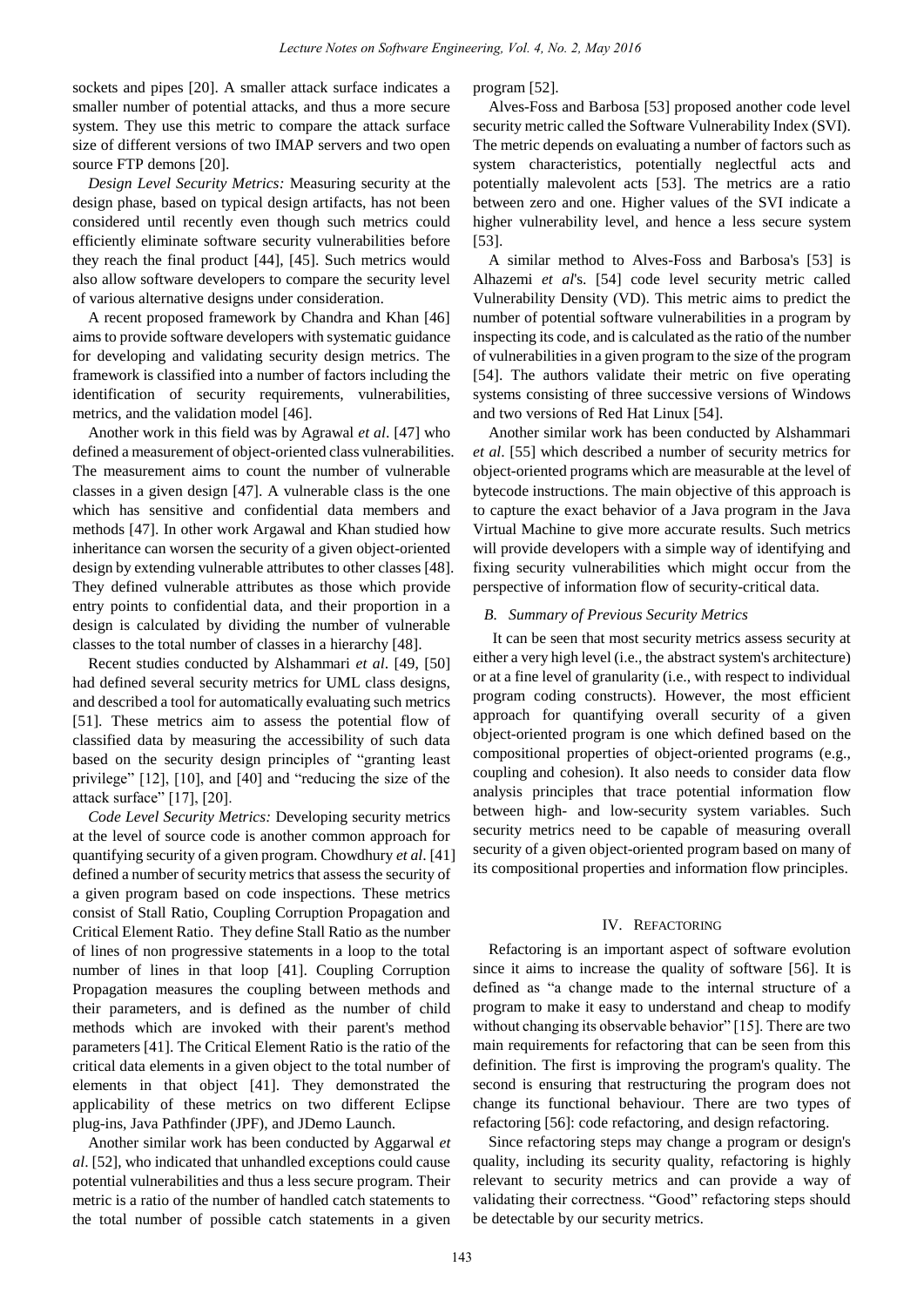Refactoring is similar in a way to performance optimisation since both do not change the functional behaviour of the program. However, performance optimisations often make the code harder to understand [15]. On the other hand, refactoring aims to make the code easier to understand but does not always enhance performance [15].

Using refactoring involves two main activities: 1) adding functions and 2) restructuring those functions [15]. Adding functions involves inserting new tasks without changing the existing code and testing those tasks to ensure that they are implemented correctly [15]. The second activity is to restructure the interactions between these new functions in a better way [15]. Refactoring can be done as many times as needed provided it fulfils its two requirements. It has been shown that the continuous process of refactoring is essential for both the applications and their developers [56]. Fowler [15] has listed 72 refactoring rules in detail. In addition, the refactoring web page includes more refactoring rules [57]. However, none of these mention the impact of refactoring on security.

# *A. Refactoring and Security*

Refactoring is an important aspect of software evolution since it aims to increase the quality of software [56]. However, its impact on software security was hardly mentioned or studied until recently [35]. Maruyama and Tokoda [58] investigated how certain changes could affect the security characteristics of a given program with regard to access modifiers. Their work shows which refactoring rules could change a class's accessibility level and therefore may change its security level.

Other work by Maruyama aims to improve the overall security of a given program's code by identifying its code vulnerabilities and defining a set of secure refactoring rules [35]. The author proposed four refactoring steps for Java source code which aim to protect the confidentiality of secret data in a given program. These rules consist of Introduce Immutable Field which declares fields as `final' if their value is only set once [35]. Another rule aims to protect the secrecy of confidential fields through the rule of Replace Reference with Copy [35]. The other rules include Prohibit Overriding which prevents sensitive methods from being overridden and Clear Sensitive Value Explicitly which allows us to delete sensitive data from the program's memory as early as possible [35].

Furthermore, Smith and Thober [59] have identified a refactoring approach for critical systems similar to the approach of Li and Zdancewic [60]. Both of these approaches aim to refactor a program's code into two modules; a high-security and a low-security one. Smith and Thober admit that this is a very challenging task as many real programs share others' libraries and code between them. Therefore, detecting which classes are high security and which ones are not is, in many cases, very difficult [59].

Another work in the area of secure refactoring is Hafiz's [61] which defines a number of secure transformation rules. These rules aim to refactor program code in order to change its functionality to prevent well-known kinds of security vulnerability such as buffer overruns, code injection attacks, lack of access control and poor isolation. However, this

approach does not consider the potential flow of classified information within a given program but instead aims to avoid well-known coding errors.

However, although many of these approaches claim to improve the security of a given program by removing existing vulnerabilities, they do not guarantee that new vulnerabilities will never be introduced. Additionally, they do not quantify the impact of changes on the overall security level of a given program, and they require full source code implementations of the programs, which is inevitably less efficient than finding problems at design time.

There are a number of identified software metrics which can be used to detect software weaknesses which require refactoring, for example, Joshi and Joshi's approach [62] but these do not include security metrics. Existing refactoring rules will often have an impact on security for all programs. For example the *Encapsulate Field* refactoring rule by Fowler [15] may improve security by hiding fields which contain secret data from public access. Similarly, the refactoring rule of *Encapsulate Class with Factory* by Kerievsky [63] may hide classes which contain confidential data from public access. As a result of this, our security metrics are beneficial when identifying potential refactoring rules, selecting the rule (and parameters) to be applied, applying the rules, and assessing their effect.

#### *B. Significance of Security Metrics for Refactoring*

Given that refactoring may change program code's security level, security metrics are needed to show the impact of refactoring on a program's security. Such metrics will help in assessing the impact of existing refactoring rules on the security of programs in a number of ways. One way is that security design metrics will help in measuring how design-level refactoring rules may affect security. The other way is to assess the impact of code-level refactoring rules on security. These two approaches will help to define a set of security-aware refactoring rules for the design and code levels that guarantee to improve (or at least not worsen) security at these levels.

#### V. DISCUSSION

Our literature review has focused on three main parts concerned with software security. The first is related to software security design, the second has illustrated some of the existing work on software quality measurements including existing software security metrics, and the third has discussed refactoring and how it affects security. These can be used as guidance for future secure software development processes and as elements of secure systems architecture. Many of the studies in this area focus on security at the level of individual program coding constructs. These approaches, which are related to security, intended as either guidance to help develop more secure systems or measure the security of individual program statements. However, most of them are not capable of quantifying the security of a given program either from its design or code level. Furthermore, those ones cannot detect the change to security when programs are refactored. Thus, the most efficient and promising security metrics are those which objectively measure the security of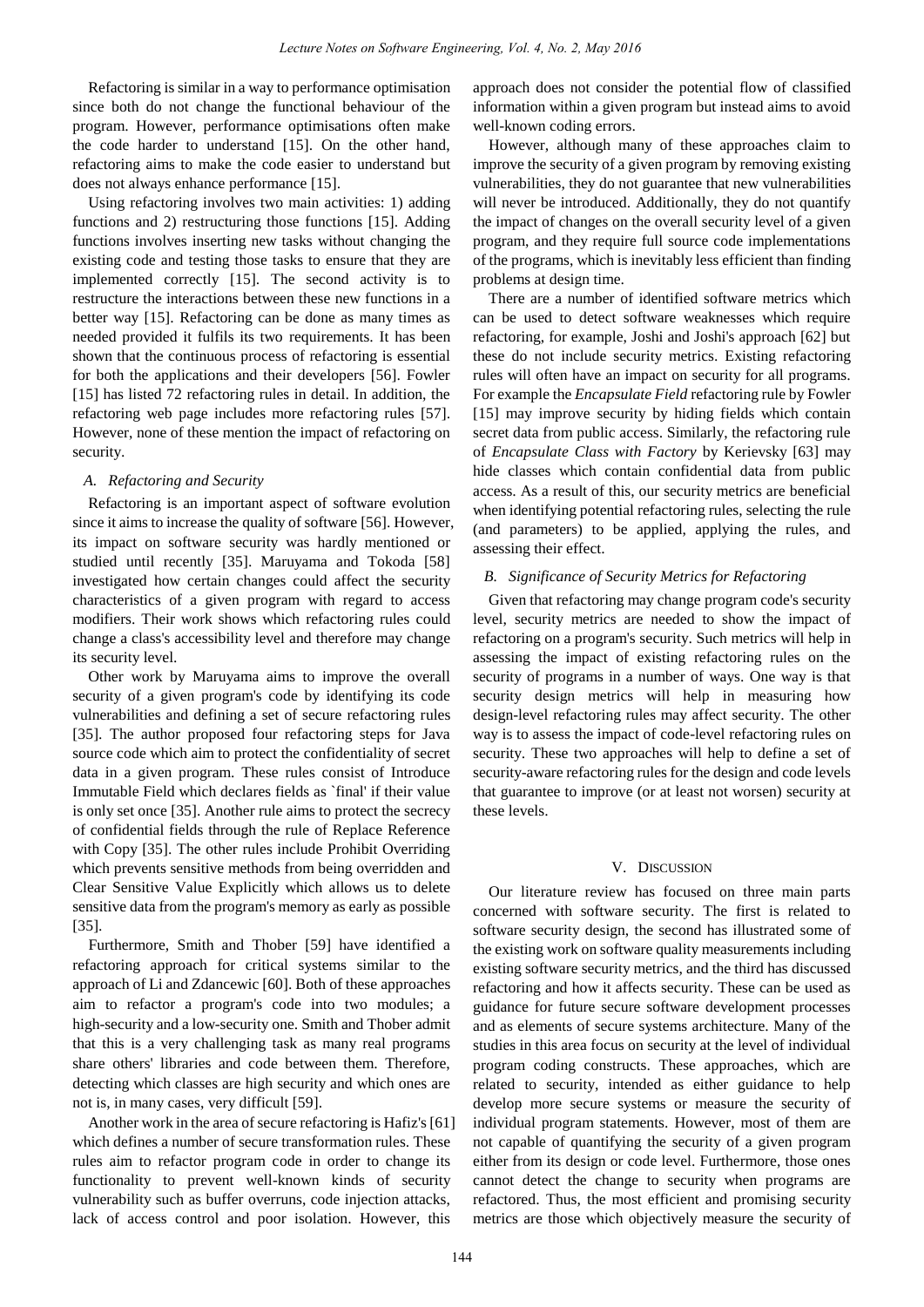various programs from either the design or code levels. Such metrics are also be capable of assessing the impact of refactoring on a program's security from various levels, thus making the metrics useful during system design, coding and maintenance.

Our previously defined metrics [49], [50], [55], and [64] differ from previous work as it focuses on the security of the overall program module structure. We had studied various areas related to the security of object-oriented systems (such as, architecture, design principles, and refactoring) in order to achieve the main goal helping introduce a good security design into an existing program.

A major challenge for these metrics is how to validate the outcomes. A study conducted by Tempero [65] looked at over 100 open source Java programs to see to what extent a given program declared non-private attributes but does not use them. The study found out that up to 87 programs have at least one class with public fields. The most surprising result was that it is very common for real applications to declare a non-private field and not use it later on [65]. This result is consistent with the author's previous studies concerned with to what extent software design decisions are not followed [66] and also consistent with another study which confirmed that many interfaces in programs are not implemented [67]. Having seen the value of such an empirical approach, it is necessary to analyse suits of open-source software to validate security metrics.

#### VI. CONCLUSION

In this paper, we have reviewed the literature to describe the various approaches for developing secure systems. It has been shown that the most promising approaches for achieving such goal consist of security design principles, security quality metrics and secure refactoring. Furthermore, an approach which aims to define security metrics that takes into account security design principles from an early stage of development would be an efficient approach for measuring security. Such metrics will also assist in defining the refactoring rules which either increase or worsen security for any given program with regard to the potential flow of classified information. This will also provide guidance for designing and recognising secure systems.

#### REFERENCES

- [1] E. B. Fernandez, "A methodology for secure software design," in *Proc. the International Conference on Software Engineering Research and Practice, SERP '04*, vol. 1, Las Vegas, USA, 2004, pp. 130–136.
- [2] M. Howard and D. LeBlanc, *Writing Secure Cod*e, Redmond, Wash: Microsoft Press, 2002.
- [3] CC Recognition Arrangement. (July 2009). The Common Criteria for Information Technology Security Evaluation (CC). [Online]. Available: http://www.commoncriteriaportal.org/
- The National Computer Security Center (NCSC). (1985). The Trusted Computer System Evaluation Criteria (TCSEC). [Online]. Available: http://csrc.nist.gov/publications/history/dod85.pdf
- [5] R. C. Seacord, *Secure Coding in C and C++*, Upper Saddle River, NJ: Addison-Wesley, 2006.
- [6] M. J. Peterson, J. B. Bowles, and C. M. Eastman, "UMLpac: An approach for integrating security into UML class design," in *Proc. the IEEE Southeast Conference,* J. B. Bowles, ed., 2006, pp. 267–272.
- [7] B. F. Eduardo and Y. Xiaohong, "Securing analysis patterns," presented at the Fourty Fifth Annual Southeast Regional Conference, Winston-Salem, North Carolina, ACM, 2007.
- [8] W. Young, "Verifiable computer security and hardware: Issues," *Tech. Rep.*, Austin, Texas, September 1991.
- [9] OWASP. (2010). The open web application security project. [Online]. Available: http://www.owasp.org
- [10] M. Bishop, *Computer Security: Art and Science*, Boston: Addison-Wesley, 2003.
- [11] J. Viega and G. McGraw, *Building Secure Software: How to Avoid Security Problems the Right Way*, Boston: Addison-Wesley, 2002.
- [12] J. H. Saltzer and M. D. Schroeder, "The protection of information in operating systems," in *Proc. the IEEE*, vol. 63, 1975, pp. 1278–1308.
- [13] M. Dowd, J. McDonald, and J. Schuh, *The Art of Software Security Assessment Identifying and Preventing Software Vulnerabilities*, Addison Wesley Professional, 2006.
- [14] A. Spiessens, "Patterns of safe collaboration," PhD thesis, University of Catholique de Louvain, Belgium, 2007.
- [15] M. Fowler, *Refactoring: Improving the Design of Existing Code*, Reading, MA: Addison-Wesley, 1999.
- [16] S. Barnum and M. Gegick. (2005). Build security in. [Online]. Available: https://buildsecurityin.us-cert.gov/bsi/home.html
- [17] M. Howard, "Attack surface: Mitigate security risks by minimizing the code you expose to untrusted users," *Microsoft MSDN Magazine*, vol. 11, 2004.
- [18] P. K. Manadhata, K. M. C. Tan, R. A. Maxion, and J. M. Wing, "An approach to measuring a system's attack surface," Tech. Rep. *CMU-CS- 07-146*, Carnegie Mellon University, Pittsburgh, PA, August 2007.
- [19] P. K. Manadhata, "An attack surface metric," PhD thesis, Computer Science Department, Carnegie Mellon University, December 2008.
- [20] P. Manadhata and J. Wing, "An attack surface metric," *IEEE Transactions on Software Engineering*, no. 99, p. 1, 2010.
- [21] S. R. Chidamber and C. F. Kemerer, "Towards a metrics suite for object oriented design," in *Proc. on Object-Oriented Programming Systems, Languages, and Applications,* New York, NY, USA, pp. 197–211, ACM, 1991.
- [22] S. Chidamber and C. Kemerer, "A metrics suite for object oriented design," *IEEE Transactions on Software Engineering*, vol. 20, pp. 476–493, 1994.
- [23] M. Lorenz and J. Kidd, *Object-Oriented Software Metrics: A Practical Guide,* Englewood Cliffs, NJ: PTR Prentice Hall, 1994.
- [24] V. R. Basili, "Gqm approach has evolved to include models," *IEEE Software*, vol. 11, pp. 1–8, 1994.
- [25] F. B. E. Abreu, M. Goulão, and R. Esteves, "Toward the design quality evaluation of object-oriented software systems," in *Proc. the 5th International conference on Software Quality*, Austin Texas, 1995.
- [26] B. Henderson-Sellers, *Object-Oriented Metrics: Measures of Complexity*, Upper Saddle River, NJ, USA: Prentice-Hall, Inc., 1996.
- [27] K. L. Morris, "Metrics for object-oriented software development environments," Master"s thesis, Massachusetts Institute of Technology, Sloan School of Management, 1989.
- [28] R. Subramanyam and M. Krishnan, "Empirical analysis of ck metrics for object-oriented design complexity: Implications for software defects," *IEEE Transactions on Software Engineering*, vol. 29, no. 4, pp. 297–310, 2003.
- [29] U. Kulkarni, Y. Kalshetty, and V. G. Arde, "Validation of ck metrics for object oriented design measurement," in *Proc. International Conference on Emerging Trends in Engineering and Technology*, pp. 646–651, 2010.
- [30] L. C. Briand, J. W. Daly, and J. K. Wuest, "A unified framework for cohesion measurement," in *Proc. the Fourth International Symposium on Software Metrics*, IEEE Computer Society, 1997.
- [31] L. C. Briand, J. W. Daly, and J. K. Wuest, "A unified framework for coupling measurement in object-oriented systems," *IEEE Transactions on Software Engineering*, vol. 25, pp. 91–121, 1999.
- [32] J. Bansiya, "A Hierarchical Model for Quality Assessment of Object-Oriented Designs," PhD thesis, The University of Alabama in Huntsville, 1997.
- [33] J. Bansiya and C. G. Davis, "A hierarchical model for object-oriented design quality assessment," *IEEE Transactions on Software Engineering*, vol. 28, pp. 4–17, 2002.
- [34] B. Chess and J. West, *Secure Programming With Static Analysis*, Upper Saddle River, NJ: Addison-Wesley, 2007.
- [35] K. Maruyama, "Secure refactoring improving the security level of existing code," in *Proc. the Second International Conference on Software and Data Technologies,* J. Filipe, B. Shishkov, and M. Helfert, eds., Barcelona, Spain, 2007, pp. 222–229.
- [36] J. Viega, G. McGraw, T. Mutdoseh, and E. Felten, "Statically scanning java code: finding security vulnerabilities," *Software, IEEE*, vol. 17, no. 5, pp. 68–77, 2000.